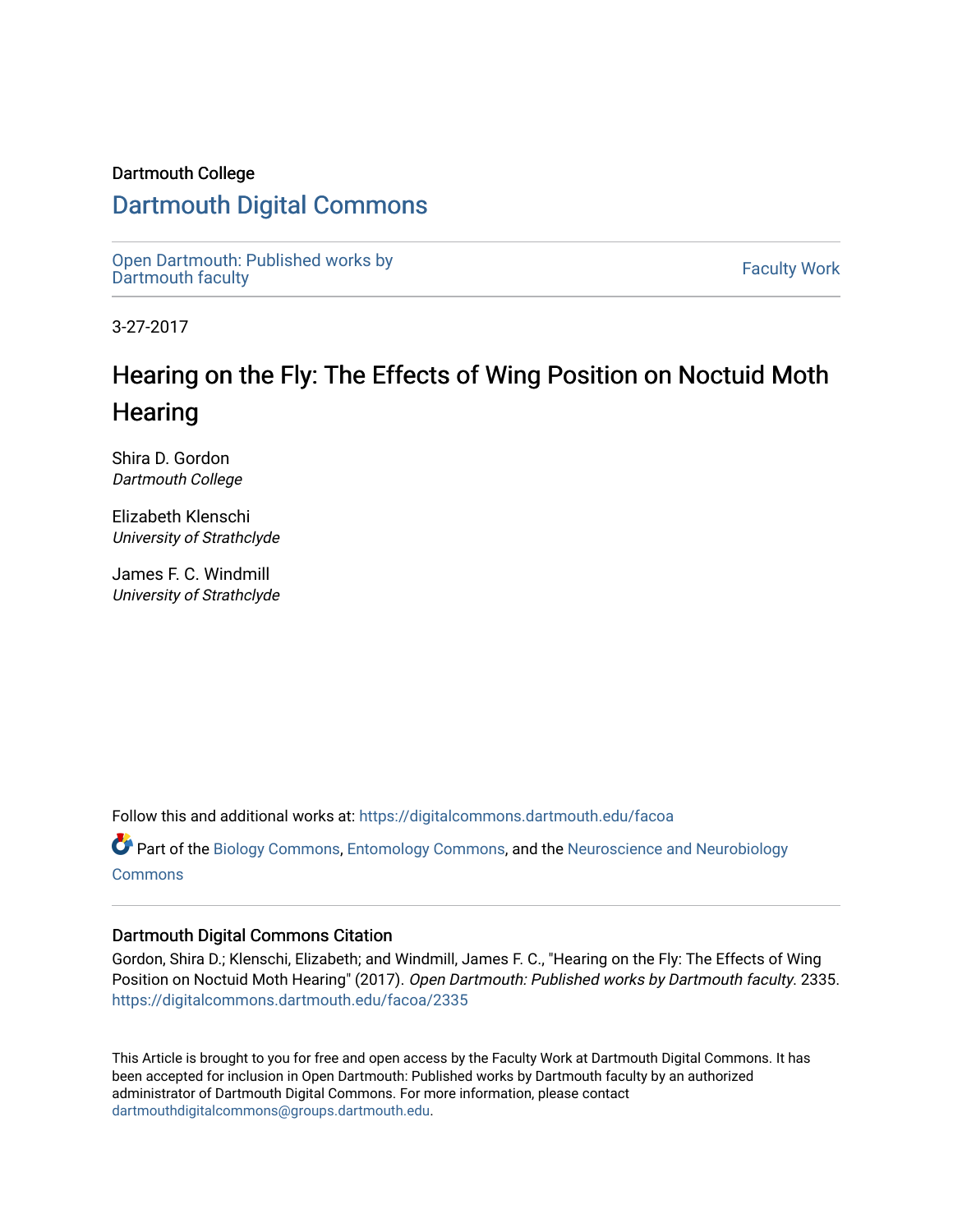# **Access the most recent version at<http://jeb.biologists.org/lookup/doi/10.1242/jeb.156588>** First posted online on 27 March 2017 as 10,1242/jeb.156588<br>J Exp Biol Adyance nanling Attinless of the <mark>postgebonlings.en. 21 Mars an Mars of all prosess</mark> 42/jeb.156588 J

Hearing on the fly: the effects of wing position on noctuid moth hearing

Shira D. Gordon<sup>1\*</sup>, Elizabeth Klenschi<sup>2</sup>, James F. C. Windmill<sup>2</sup>

- 1 Dartmouth College, Hanover, NH, USA
- 2 Centre for Ultrasonic Engineering, Dept. of Electronic & Electrical Engineering, University of Strathclyde, Glasgow, UK

\*Current address: United States Department of Agriculture-Agriculture Research Service, Parlier, CA, USA

Corresponding author: [shira.gordon@ars.usda.gov](mailto:shira.gordon@ars.usda.gov)

Key Words: Neurophysiology, Tympanum, Biomechanics, Hearing, Wing Position, *Heliothis virescens*

Summary Statement: Noctuid moth wing position affects neural hearing sensitivity. No significant differences in eardrum movement were observed; differences are therefore hypothesized to be due to internal factors such as muscle tension.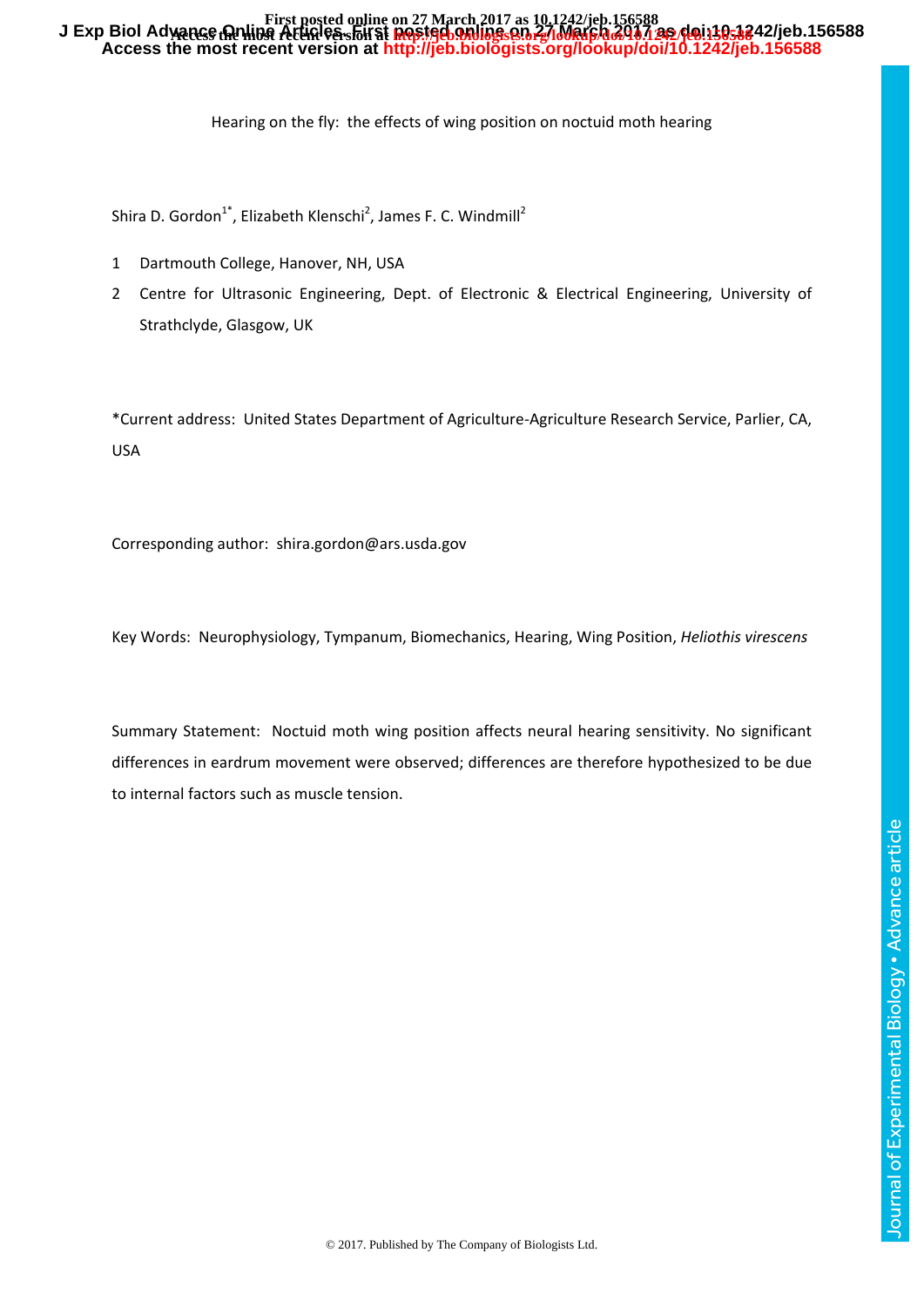### Abstract

The ear of the noctuid moth has only two auditory neurons, A1 and A2, which function in detecting predatory bats. However, the noctuid's ears are located on the thorax behind the wings. Therefore, since these moths need to hear during flight, it was hypothesized that wing position may affect their hearing. The wing was fixed in three different positions: up, flat, and down. An additional subset of animals was measured with freely moving wings. In order to negate any possible acoustic shadowing or diffractive effects, all wings were snipped, leaving the proximal most portion and the wing hinge intact. Results revealed that wing position plays a factor in threshold sensitivity of the less sensitive auditory neuron A2, but not in the more sensitive neuron A1. Furthermore, when the wing was set in the down position, fewer A1 action potentials were generated prior to the initiation of A2 activity. Analyzing the motion of the tympanal membrane did not reveal differences in movement due to wing position. Therefore, these neural differences due to wing position are proposed to be due to other factors within the animal such as different muscle tensions.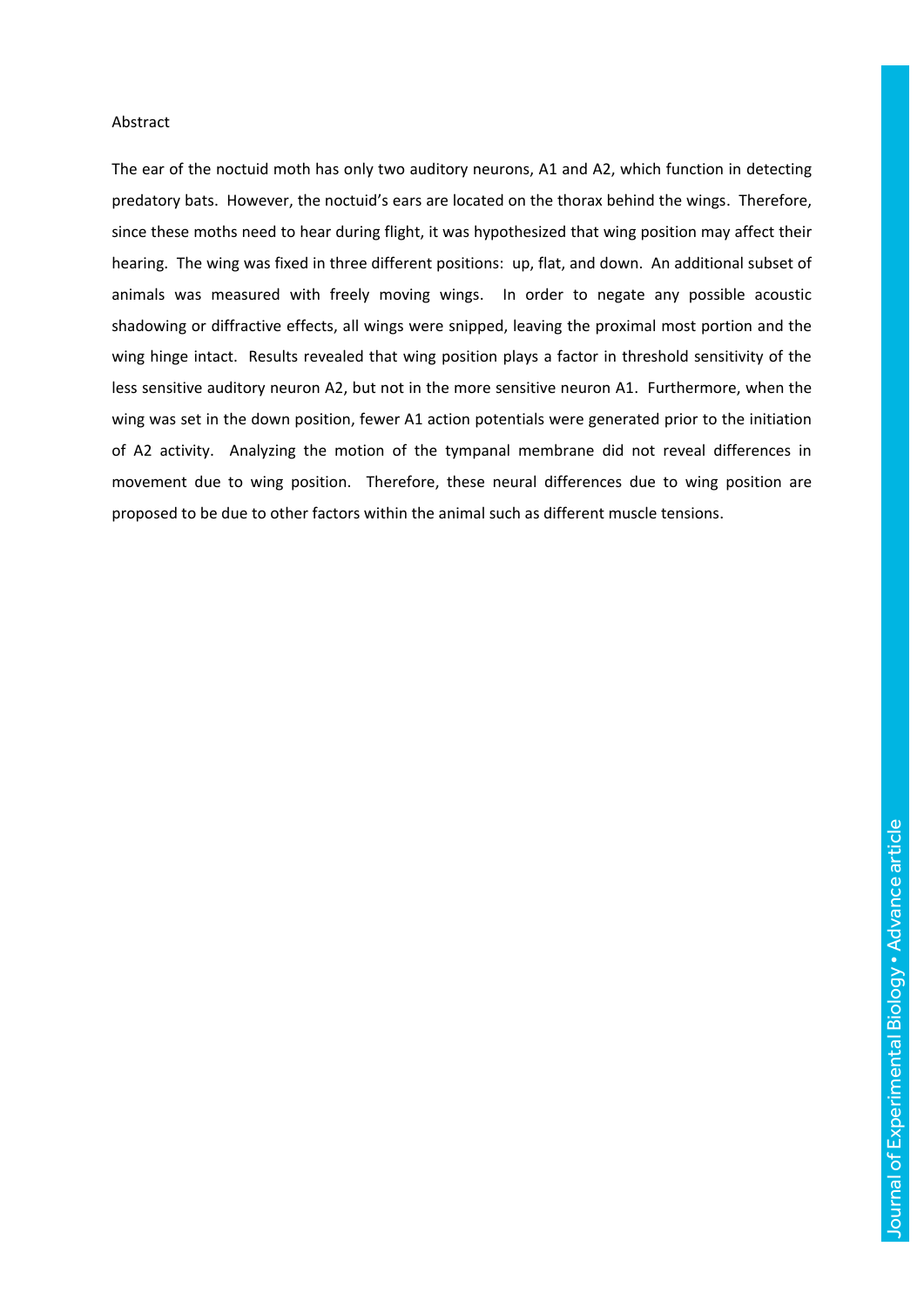#### Introduction

Hearing is a fundamental tool used by animals to identify danger in their surroundings. Insects are no exception, having evolved tympanal hearing 19 independent times (Hoy et al., 1989; Strauβ Stumpner, 2015; Yager, 2012) as well as other forms of particle displacement hearing, e.g., antennae (Gopfert and Hennig, 2016). However, what makes insects unique is that the location of their ears is not always on the outermost appendage (e.g. the head), to capture incoming sound. Furthermore, the range of tympanal hearing mechanisms varies greatly within insects, from a lever system with up to 2000 auditory receptor neurons in cicadas (Sueur et al., 2006), to a frequency-dependent traveling wave triggering just 70 neurons in locusts (Windmill et al., 2005), and only two auditory receptors in noctuid moths (Agee, 1967). Complicating this even further, the position of the ears on the animal's body, such as under movable parts like the wings, could mechanically impede the animal's hearing. Additionally, insect body position and slow movement from respiration and walking have been shown to affect hearing sensitivity (Meyer and Elsner, 1995; Zorovic & Hedwig, 2011).

Many insects need to hear in order to avoid their predators while they are actively flying (Roeder, 1967). Elegant long exposure photos of insects flying at night and steering away from a normal trajectory exemplify how well these animals respond so such threats (Agee, 1969). However, if their ears are obstructed by their wings in positions such as a down-stroke versus an upstroke, then how does the animal perceive the looming threat?

Noctuid moths are a useful group with which to study insect auditory systems due to their simple ear morphology. With only two auditory receptor neurons, they exhibit two behaviors; a negative phonotaxis of flying away from distant bats, and a more erratic looping and falling to the ground in response to a more immediate threat (Waters, 2003). Noctuid moths have their ears located on their metathorax, and these are therefore directly blocked by their folded wings during resting. During flight, muscles contract the whole thorax (Tu and Daniel, 2007), with the dorsoventral muscles indirectly raising the wings and the dorsolongitudinal muscles indirectly controlling the down stroke (MacFarlan and Eaton, 1973). Therefore, flight itself may interfere with the motion of the ear's tympanum by contorting it or tightening the membrane components.

The ears of moths are among the simplest in construction with only 3 neurons per ear—two auditory neurons, A1 and A2, and a third neuron, the B cell. The auditory neurons directly attach to the inside of the tympanal membrane (Fig 1A-B) and then join with the B cell in the adjoining air sac, creating the auditory nerve (Treat and Roeder, 1959; Yack and Fullard, 1990). The auditory nerve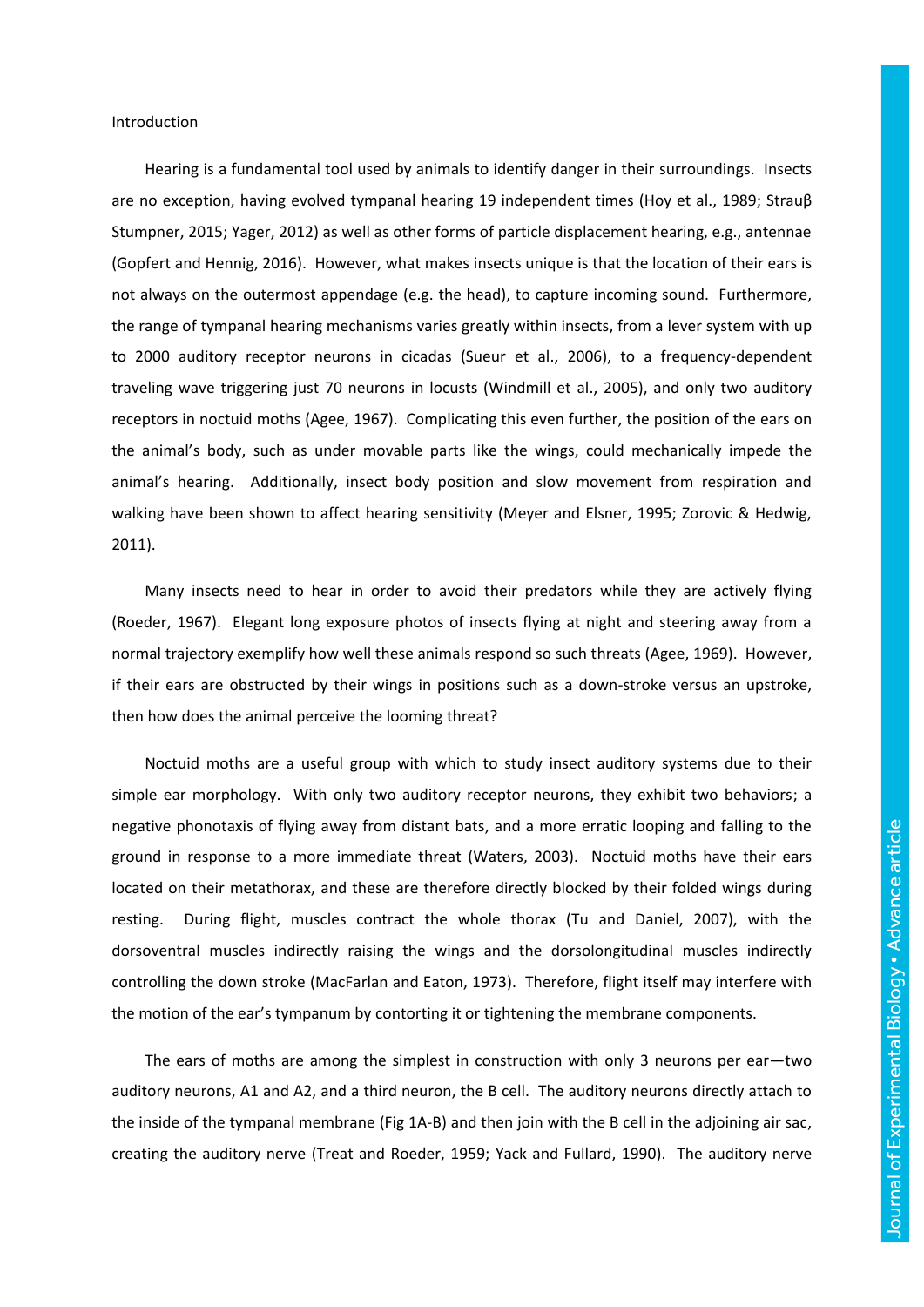then travels through muscle tissue before eventually reaching the pterothoracic ganglion (Fig 1C-D). The auditory neurons have different thresholds, with A1 being approximately 20 dB SPL more sensitive than A2 (Boyan and Fullard, 1986). The third neuron's role is unclear; this neuron is a homolog to that of atympanate moths that is responsible for proprioception of the wing position (Hasenfuss, 1997; Yack and Fullard, 1990; Yack et al., 1999). Previous work has shown that with free flying atympanate moths, in the up position the B cell fires rapidly while in the down position it fires more slowly (Yack and Fullard, 1993). However, the response of the B cell in noctuid moths appears to be mechanically isolated from the wing and so does not respond to wing position (Treat and Roeder, 1959). It is, however, still conceivable that wing position could influence the moth's hearing sensitivity. A downward wing position would physically block the ear from receiving sound while an upward position would leave it more exposed. Furthermore, the physical placement of the wing in these two positions could affect the tension of the tympanal membrane, or that of the internal muscles that reshape the thorax when controlling wing position; these muscles are located directly against the air chamber that backs the tympanum (MacFarlan and Eaton, 1973). This study tests the hypothesis that wing position affects the hearing sensitivity of noctuid moths. A combined neurophysiological and biomechanical approach was used to identify the moth's auditory response.

#### Methods

#### Animals

Neurophysiology trials were conducted with *Heliothis virescens* moths (n = 18) (Benzon Research, Carlisle, PA). Laser Doppler vibrometry trials were conducted with a reared supply of *H. virescens* moths (n = 21) from A. T. Groot's laboratory (U. of Amsterdam). All animals were used within 2—25 days after emergence and stored at 20-24 C with an *ad libitum* supply of 10% sugar water.

#### Neurophysiology

Animals were mounted with wax to a glass rod ventral side up. The left meso- and metathorax were dissected to reveal the auditory nerve, leaving the dorsal flight muscles and entire right half intact. Tungsten 0.005" electrodes (Model: 575400, A-M Systems, Carlsborg, WA, USA) were glued together to create parallel hooks that hooked the auditory nerve before it joined the main nerve (Fig 1C-D). The wings were waxed into 3 positions (up, flat, and down) and snipped near the base to keep the ear exposed in all instances. In addition, one group was left with freely moving wings, though these were still clipped near the base and the animal's body was constrained. Electrical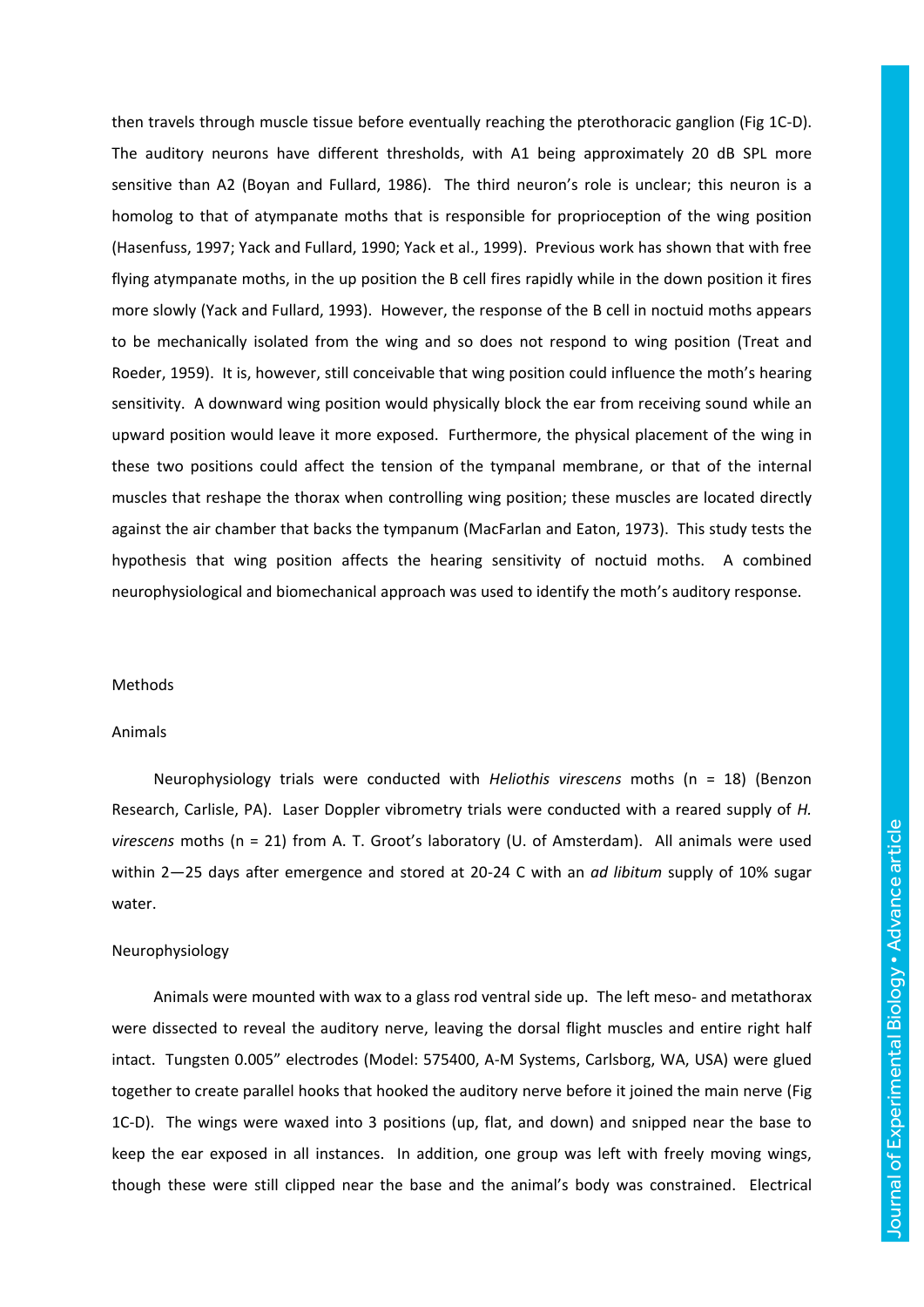signals were amplified by a differential amplifier (Model: DP 301, Warner Instruments, Hamden, CT, USA) and further amplified using an UltraSoundGate (Model: 416h200, Avisoft, Glienicke, Germany). Recordings were then manually analyzed for spike timing and count in Avisoft-SASLab Pro (Avisoft, Glienicke, Germany). Data were analyzed using the JMP package as a one-way ANOVA with the F ratio (degrees of freedom and sample size) and p values reported. All trials were conducted in a sound proof room (ETS-Lindgren, Cedar Park, Texas).

Sound was generated in Avisoft-SASLab Pro, with 10 ms tone bursts every 10 kHz from 20 to 80 kHz, over a 60 dB SPL range with 2 dB SPL step intervals. The order of the frequencies was randomized within the Avisoft-Recorder software. Sound was then amplified via an Avisoft USG Player 216H and played through an Avisoft Ultrasonic speaker at least 0.5 m away from the animal. The maximum sound level, 90 dB SPL, was calibrated with a  $\frac{1}{4}$  inch free-field microphone (Model 4939, Brüel & Kjær, Nærum, Denmark) at the position of the moth. Sound was played at a right angle to the animal with no obstructions.

#### Laser Doppler Vibrometry

Animals were mounted with their anterior portion immobilized facing down on a glass slide. The wings were snipped near the base after being set with wax in one of three positions: up, flat, or down, with the abdomen gently moved to the side to expose the tympanum. Each animal was then placed on a microscope-based scanning laser vibrometer system (Model: MSA100-3D, Polytec, Waldbronn, Germany), measuring at the point of neural attachment (Fig 1 A-B). A signal generator (Model 33220A, Agilent/Keysight, Santa Rosa, USA) was used to create 10ms pulses for 20-80 kHz, every 10 kHz. The sound was amplified (TA-FE370, Sony, Tokyo, Japan) and played through a speaker (Model: ST50, Tannoy, Coatbridge, Scotland) and calibrated in real time with a <sup>1/8</sup> inch microphone (Model: 4138, Bruel & Kjaer, Naerum, Denmark). The Root Mean Square (RMS) values were then analyzed in R (R Core Team, 2014) for a 1 ms window beginning 0.5 ms after the sound started. Data were then analyzed in JMP as a one way ANOVA with the F ratio and p values reported.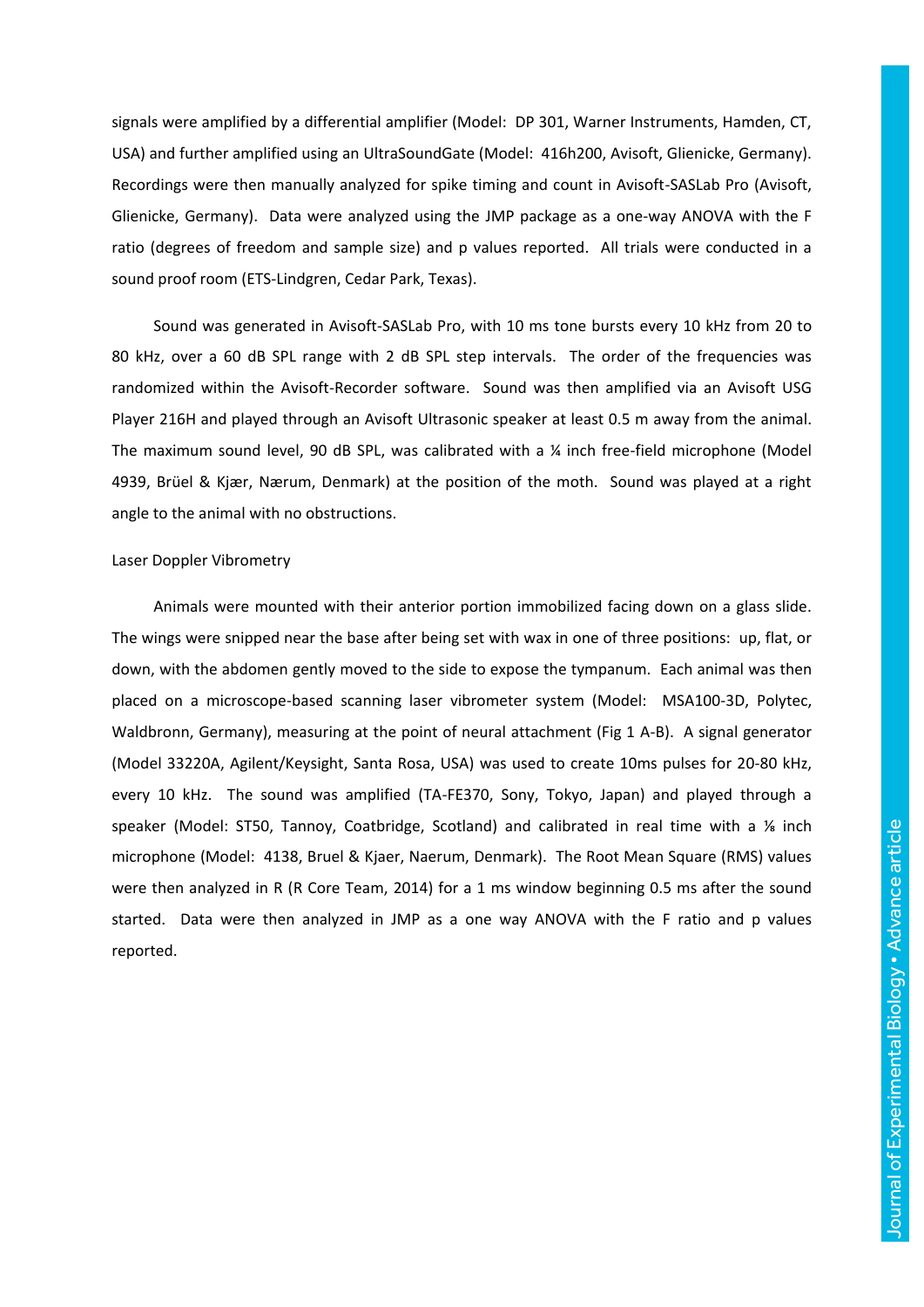The hearing of *H. virescens* varied based on the frequency, regardless of wing position, with threshold responses of A1 approximately 20 dB SPL more sensitive than A2 (Fig 2A), similar to other noctuid moths (Agee, 1967). Wing position did not play a significant role in A1 sensitivity, except at the highest frequency tested, i.e. 80 kHz ( $F_{3,18} = 4.3$ , p = .024) (Fig 2A); moths with unconstrained wing movement had a lower threshold for A1, but this result was not significant. There was a significant effect of wing position for A2 threshold in the 40-60 kHz range (40 kHz  $F_{3,18}$  = 3.8, p = .035; 50 kHz F<sub>3,18</sub> = 4.4, p = .022; 60 kHz F<sub>3,18</sub> = 3.5, p = .044) (Fig 2A). For these frequencies, the up position always responded more sensitively than flat wing; this trend continued for the higher frequencies but was not significantly different. However, the down position did not show a consistent trend for its A2 threshold response. Again, animals with unconstrained wing movement had a lower A2 threshold. Position also affected the maximum number of A1 action potentials measured before A2 began firing: the down position always had fewer, averaging around 6-7, while the flat and up positions averaged 8-9, and animals unconstrained from wing movement had 7-8 A1 action potentials fire before A2 started (Fig 2B). However, this was only significantly different at 50 kHz ( $F_{2,18}$  = 4.5, p = .022).

Overall these results suggest the downward wing position is significantly less sensitive to low sound levels compared to the flat or up position, though may require fewer action potentials for A2 to begin firing. A similar result was found in the underwing noctuid moth, where ears were found to be less sensitive with the wings folded over in the resting position compared to an exposed up position (Faure et al., 1993). However, the results of our experiment eliminate the wing blocking the tympanal membrane as a possible explanation for this discrepancy, as the wing was surgically removed and the ears were equally exposed. Therefore, the strong result found in Faure et al. (1993) may be a factor of 1) blocking the tympanum with the wing, and 2) wing position itself altering the mechanics of the ear. In the down position, the dorsoventral muscles are relaxed and the dorsolongitudinal muscles are contracted (MacFarlan and Eaton, 1973). The muscles switch activation to get to the up position, transitioning through the flat position. This thoracic deformation could change the tension and movement of the tympanal membrane. Therefore, the next step into understanding how wing position affects hearing was measuring the mechanical response of the tympanal membrane to sound. Sound ranges that should affect A2 were the focus of the second part of the study.

The amplitude of displacement of the tympanal membrane significantly increased with higher sound levels, but not evenly across frequencies, regardless of wing position (Fig 3A). The tympanum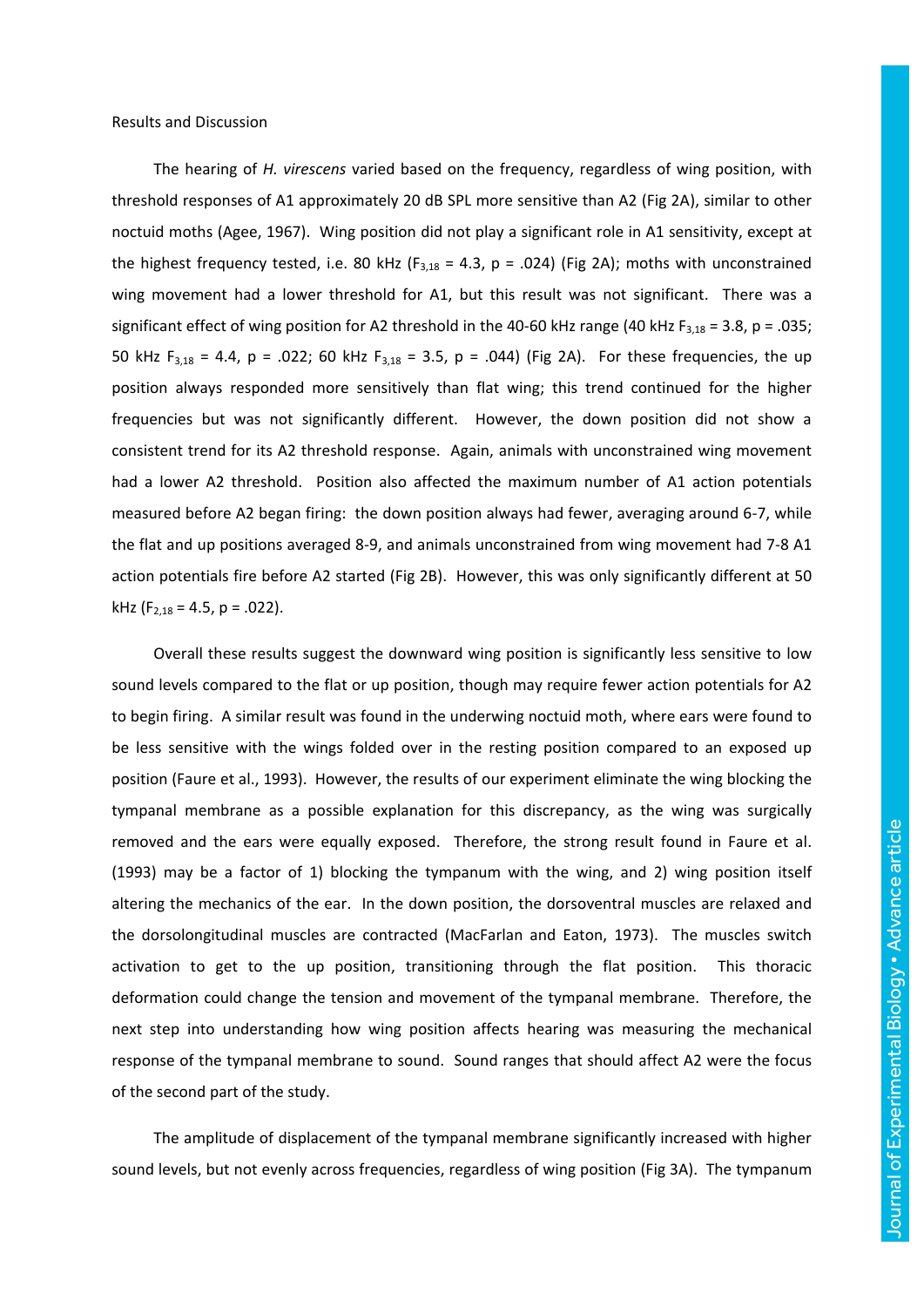was most sensitive to 30-60 kHz, which corresponds to the frequency of the bat calls the moths may be avoiding. When data were divided by wing position, fewer significant differences were seen for the sound levels below 80 dB SPL stimuli (Supplemental Fig 1). This result is notable as at 80 dB SPL the A2 neuron has already begun firing. Interestingly, from 40-60 kHz the tested sound levels were not low enough to identify movement differences below 50-70 dB SPL even when wing position was not considered (Fig 3A); despite seeing no differences, something triggers the A2 to begin firing as threshold is at approximately 60-70 dB SPL. When wing position, frequency, and sound level were considered together, the wing position resulted in no significant differences at any frequency/sound level combination (Fig 3B).

Focusing on the 80 dB SPL results, as these were significantly different within each frequency level, the tympanal membrane was displaced more when the wing was in a flat rather than up position, albeit not significantly (Fig 3B). These data oppose what could be expected based on the neural data (Fig 2A), as more movement should amplify the deflection of the attached sensory neurons, which should in turn increase firing of the mechanosensors. Thus, it is likely that internal muscle and/or air chamber compression play a factor in neural sensitivity. Similar to the neural data, membrane displacement in the down wing position does not follow a specific pattern across frequencies at 80 dB SPL (Fig 3).

One explanation for the disconnection between tympanal deflection and neural response could be internal muscle tensions. The auditory nerve lays next to the flight muscles and dorsolongitudinal muscles (Fig 1); distinct muscle groups are contracted/relaxed during the up/down strokes of flight (MacFarlan and Eaton, 2005). Tension variation in these muscles may therefore change the tension acting on the nerve, which may in turn affect its sensitivity to the same movements of the tympanal membrane.

As the auditory nerve goes directly to the pterothoracic ganglion, there should be no other afferent information influencing the auditory neurons. However, the B cell also connects to that nerve, and its role is as of yet unknown (Yack and Fullard, 1993). Testing the firing rate of the B cell identified no significant difference based on wing position (averages: up 3.0 ±1, flat 4.7 ±1, down: 2.3  $\pm$ 1, F<sub>2, 8</sub> = 1.25, p = .35). Treat and Roeder (1959) also found no effect of wing position on the B cell, but did find that artificially changing the tension of the B cell changed its firing rate, and that changing the tension by thorax depressions altered both the firing rate of both the B cell and the A cells. Due to the number of experimental approaches they used and the unclear results those yielded, they did not draw any strong conclusions as to what the role of the B cell might be. Perhaps the firing rate is not due to a static wing position, but fires more dynamically based on the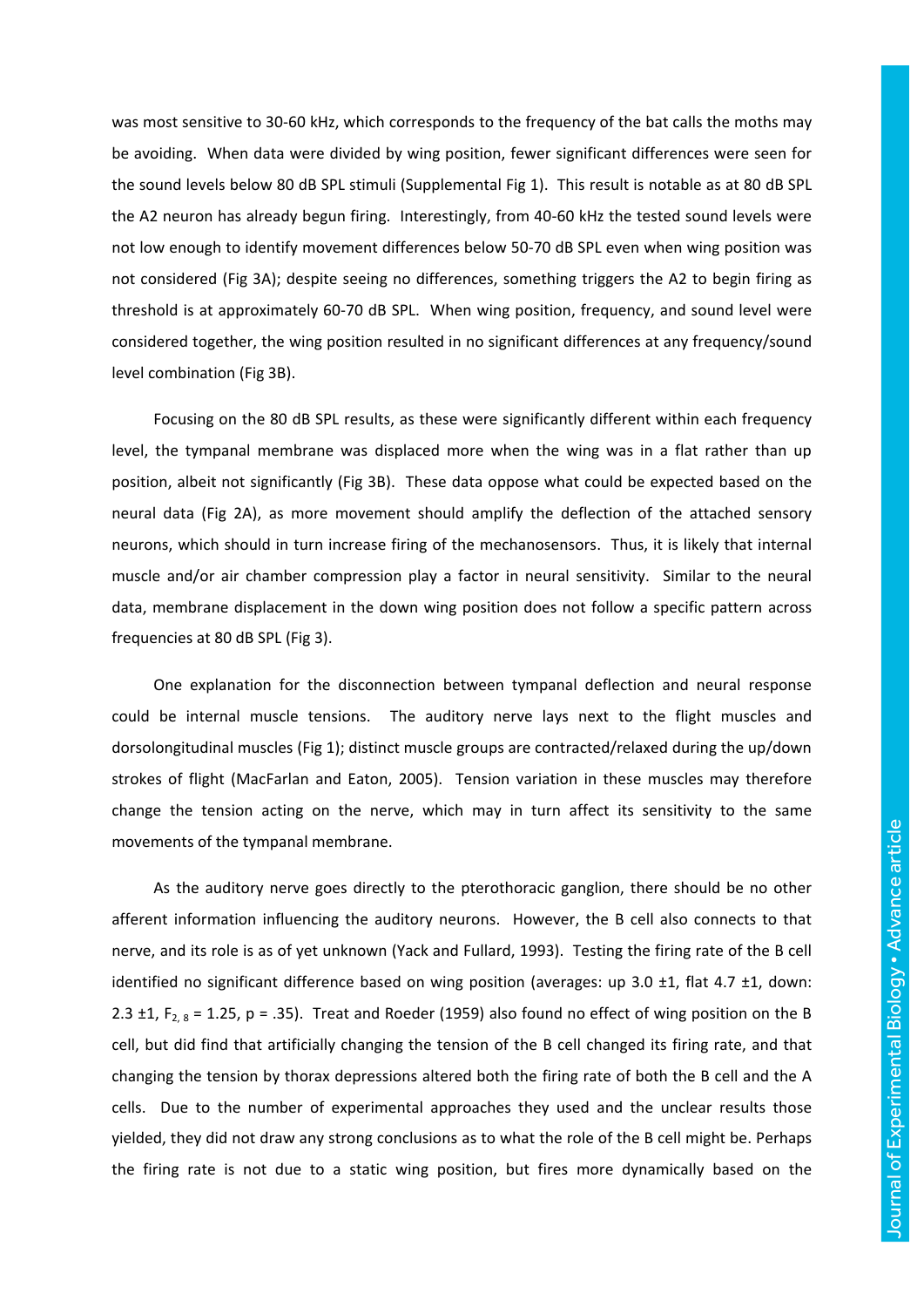transitional movement of the wing. Therefore, the static mounting of the wing would miss this differing response. If the firing rate of the B cell dynamically indicates to the moth a change from down-to-up and up-to-down, this information converging with that coming from the A cells at the ganglion may facilitate the dynamic problem of hearing while flying.

Sensitivity to wing position is more obvious in the neural response than in tympanal membrane movement. While the sensory neurons are mechnoreceptors reliant on deflections of the tympanum, other factors such as muscle configuration or compression of the internal air chamber backing the tympanum may play a factor. As the methods used for this study are less invasive than previous lepidopteran neural physiological analyses, this research opens possibilities to understanding responses of the animal from a more organismal approach. Future studies should examine questions of noctuid hearing sensitivity considering wing position during mounting, and could perhaps examine wing muscle activity at the same time.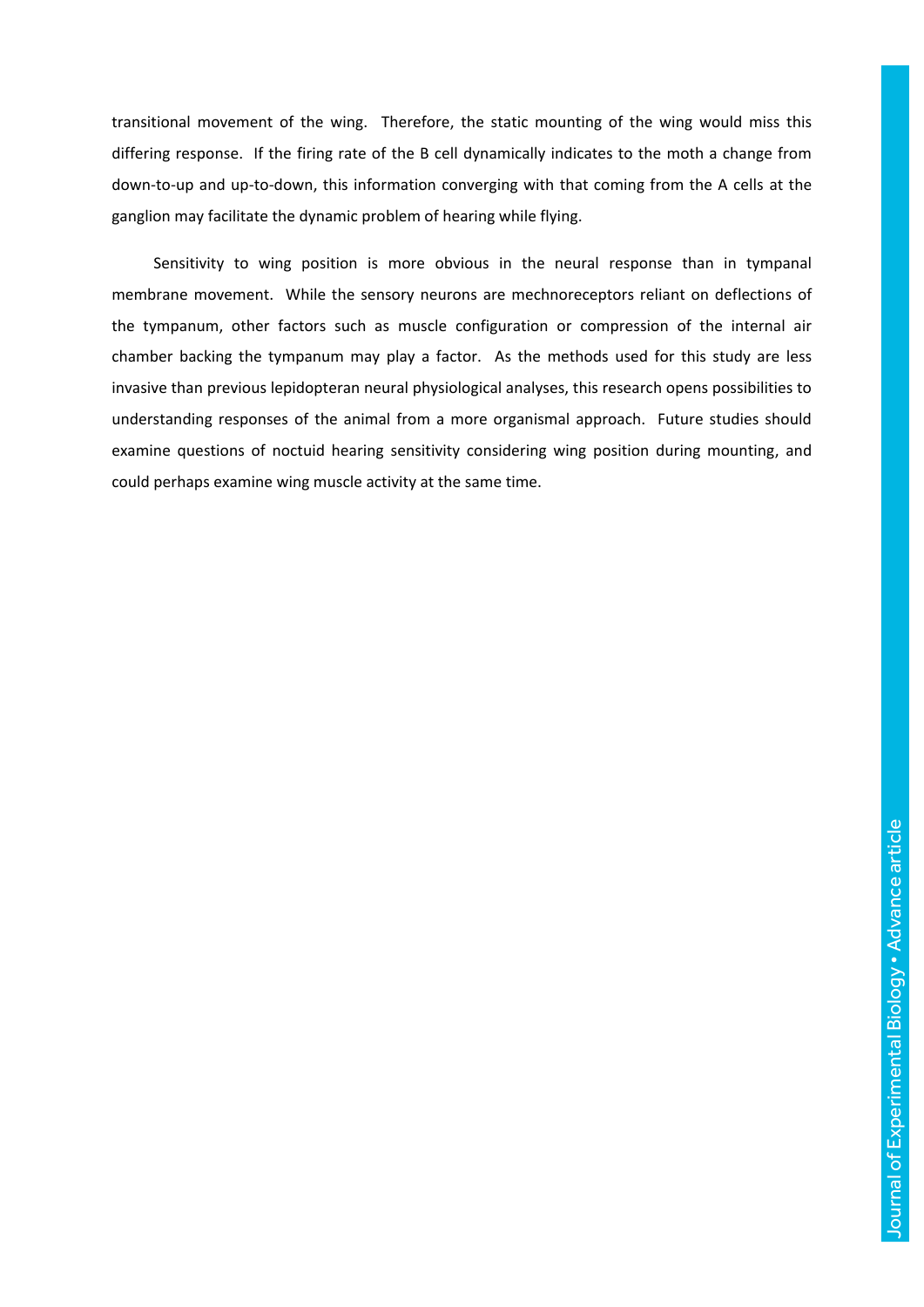#### Acknowledgements

The authors would like to thank Hannah ter Hofstede (Dartmouth College) for her support, assistance in neural analysis, and discussion about the project. In addition, the authors are grateful for a supply of moths from A. T. Groot's laboratory (U. of Amsterdam). Finally, the authors are in debt to E. S. Murillo (Dartmouth College) for her efforts rearing moths and analyzing neural signals.

### Competing Interests

There are no competing interests declared.

## Author Contributions

S. D. Gordon proposed this research, ran and analyzed the neurophysiology and biomechanical experiments. E. Klenschi designed software to compile data for the biomechanical studies and ran some trials. J. F. C. Windmill helped design the biomechanical trials. All authors contributed to the writing of this text.

#### Funding

This project was supported by a Company of Biologists travelling fellowship JEBTF-140807 to S. D. Gordon. In addition, funds were supplied from H. ter Hofstede's laboratory funds. Finally, research at the University of Strathclyde leading to these results received funding from the European Research Council under the European Union's Seventh Framework Programme FP/2007-2013 / ERC Grant Agreement n. 615030.

#### Data Availability

Pending acceptance, all data created during this research are openly available from the University of Strathclyde Pure/KnowledgeBase at http://dx.doi.org/xxx.xxx.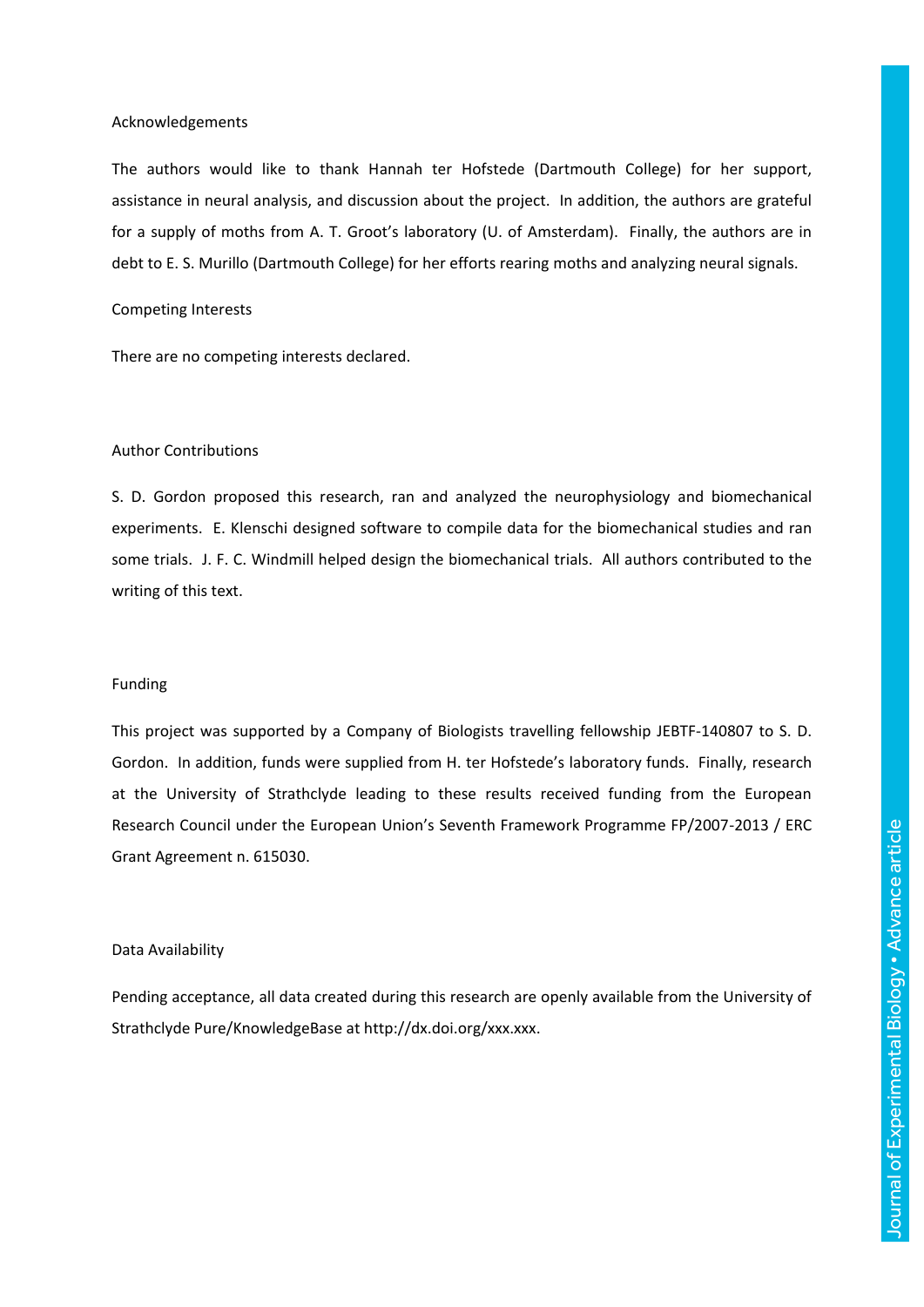#### References

**Agee, H. R**. (1967) Response of acoustic sense cell of the bollworm and tobacco budworm to ultrasound. *J. Econ. Entomol*. **60**, 366-369.

**Agee, H. R**. (1969) Response of flying bollworm moths and other tympanate moths to pulsed ultrasound. *Ann. Entomol. Soc. Am*. **62**, 801-807.

**Boyan, G. S., Fullard, J. H.** (1986) Interneurones responding to sound in the tobacco budworm moth Heliothis virescens (Noctuidae): morphological and physiological characteristics*. J. comp. Physiol. A* **158**, 391-404.

**Faure, P. A., Fullard, J. H., Dawson, J. W**. (1993) The gleaning attacks of the northern long-eared bat, *Myotis septentrionalis*, are relatively inaudible to moths. *J. Exp. Biol.* **178**, 173-189.

**Hasenfuss, I**. (1997). Precursor structures and evolution of tympanal organs in Lepidoptera (Insecta, Pterygota). *Zoomorph* 117:155–164.

**Hoy, R. R., Nolen, T., Brodfuehrer, P**. (1989) The neuroethology of acoustic startle and escape in flying insects. *J. Exp. Biol.* **146**, 287-306.

**MacFarlan, J., Eaton, J. L**. (1973) Skeleton and Musculature of the Head and Thorax of Trichoplusia ni (Hubner), (Lepidoptera: Noctuidae). *J. Morph.* **139**, 185-210.

**Meyer, J., Elsner, N.** (1995) How respiration affects auditory sensitivity in the grasshopper *Chorthippus biguttulus* (L.). *J. Comp. Physiol. A*. **176**, 563-573.

**R Core Team** (2014). R: A language and environment for statistical computing. R Foundation for Statistical Computing, Vienna, Austria. URL [http://www.R-project.org/.](http://www.r-project.org/)

**Roeder, K. D**. (1967) Turning tendency of moths exposed to ultrasound while in stationary flight. *J. Insect. Physiol.* **13**, 873-888.

**Strauβ, J., Stumpner, A**. (2015) Selective forces on origin, adaptation and reduction of tympanal ears in insects. *J Comp Physiol A.* **201**, 155-169.

**Sueur, J., Windmill, J. F. C., Robert, D**. (2006) Tuning the drum: the mechanical basis for frequency discrimination in a Mediterranean cicada. *J. Exp. Biol.* **209**, 4115-4128.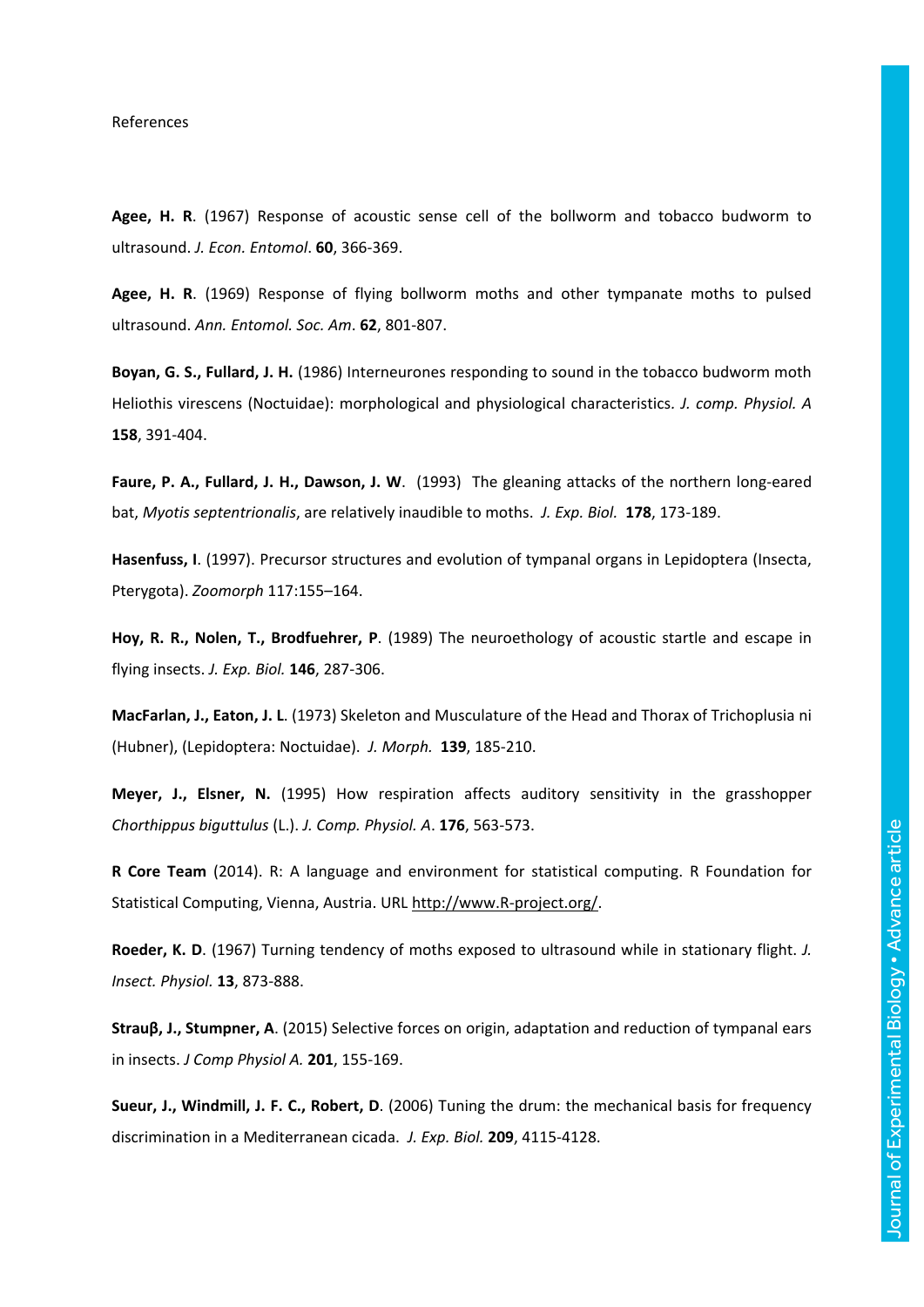**Treat, E. E., Roeder, K. D.** (1959) A nervous element of unknown function in the tympanic organs of moths. *J. Ins. Physiol.* **3**, 262-270.

**Tu, M. S., Daniel, D. L**. (2007) Cardiac-like behavior of an insect flight muscle. *J Exp Biol.* **207**, 2455- 2464.

**Waters, D. A**. (2003) Bats and moths: what is there left to learn? *Physiological Entomology*. **28**, 237- 250.

**Windmill, J. F.C., Gopfert, M., Robert, D**. (2005) Tympanal travelling waves in migratory locusts. *J. Exp. Biol.* **208**, 157-168.

**Yack, J. E., Fullard, J. H**. (1990) The mechanoreceptive origin of insect tympanal organs: a comparative study of similar nerves in tympanate and atympanate moths. *J. Comp. Neurol.* **300**, 523–534.

**Yack, J. E., Fullard, J.H**. (1993) Proprioceptive activity of the wing-hinge stretch receptor in Manduca sexta and other atympanate moths: a study of the noctuoid moth ear B cell homologue. *J. Comp. Physiol. A.* **173**, 301-307

**Yack, J. E., Scudder, G. G. E., Fullard, J. H**. (1999) Evolution of the metathoracic tympanal ear and its mesothoracic homologue in the Macrolepidoptera (Insecta). *Zoomorph* **119**, 93–103.

**Yager, D. D**. (2012) Predator detection and evasion by flying insects. *Current Opinion in Neurobiology*. **22**, 201–207.

**Zorovic, M., Hedwig, B.** (2011) Processing of species-specific auditory patterns in the cricket brain by ascending, local, and descending neurons during standing and walking. *J. Neurophysiol.* **105**, 2181– 2194.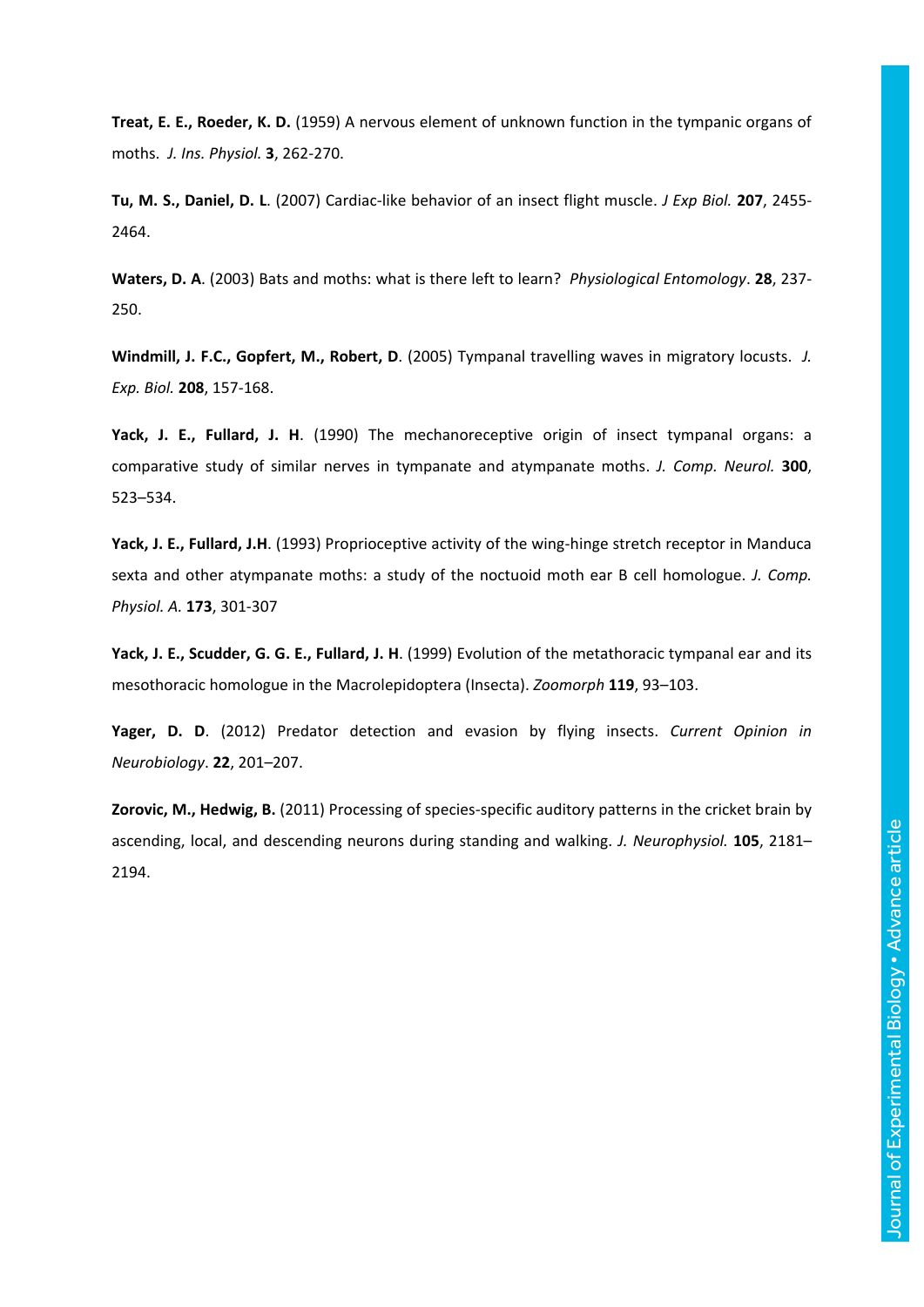

Fig 1. An outside (A) and inside (B) view of a tympanal membrane of the moth *Heliothis virescens*. The membrane has a cut window in (A) exposing the point of neural attachment of A1 and A2, indicated by the hollow white arrow. The light purple outline indicates the perimeter of the thin tympanal membrane. (C) Internal view of the auditory nerve connecting to the IIIN1b nerve and then into the ganglion. The black object is an insect pin holding down the dorsolateral muscles just under the auditory nerve/IIIN1b junction. D) the same as C but outlined to identify internal structures: yellow dotted line is nerve/ganglion, blue dashed line is muscle, green double line is tracheal pieces.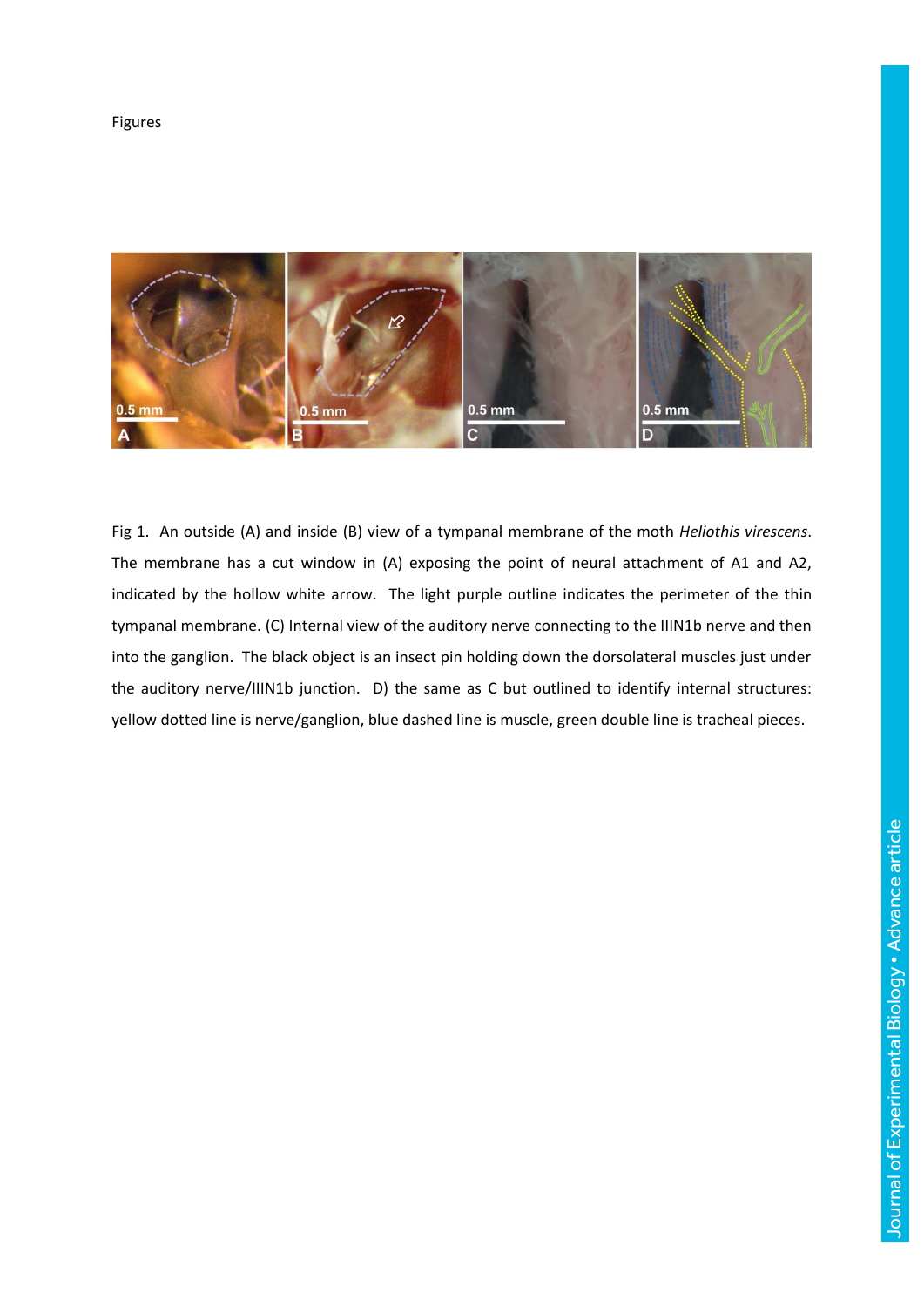

Figure 2. A) Neurophyisiological threshold response of the A1 and A2 cells. B) The maximum number of A1 action potentials fired just before A2 began firing. Yellow regions represent significance of at least  $p = .05$ ,  $n = 18$ .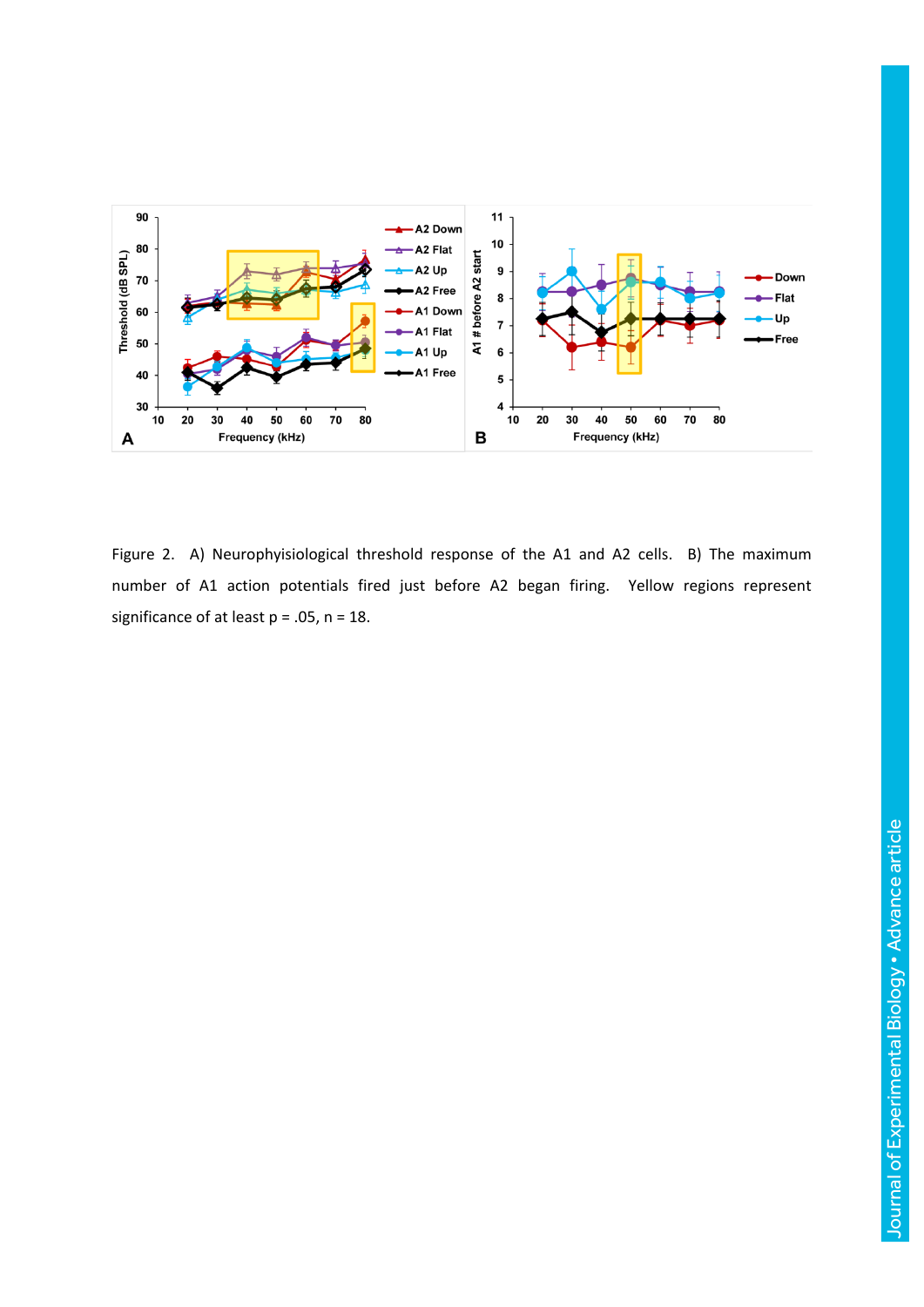

Figure 3. A) Displacement of the tympanal membrane due to sound, averaged for all three wing positions. Color indicates significant differences according to Tukey-Kramer, for significance of each wing position see supplemental data. B) Displacement of individual wing positions at each frequency for 80 dB SPL, data were not significantly different. n = 21.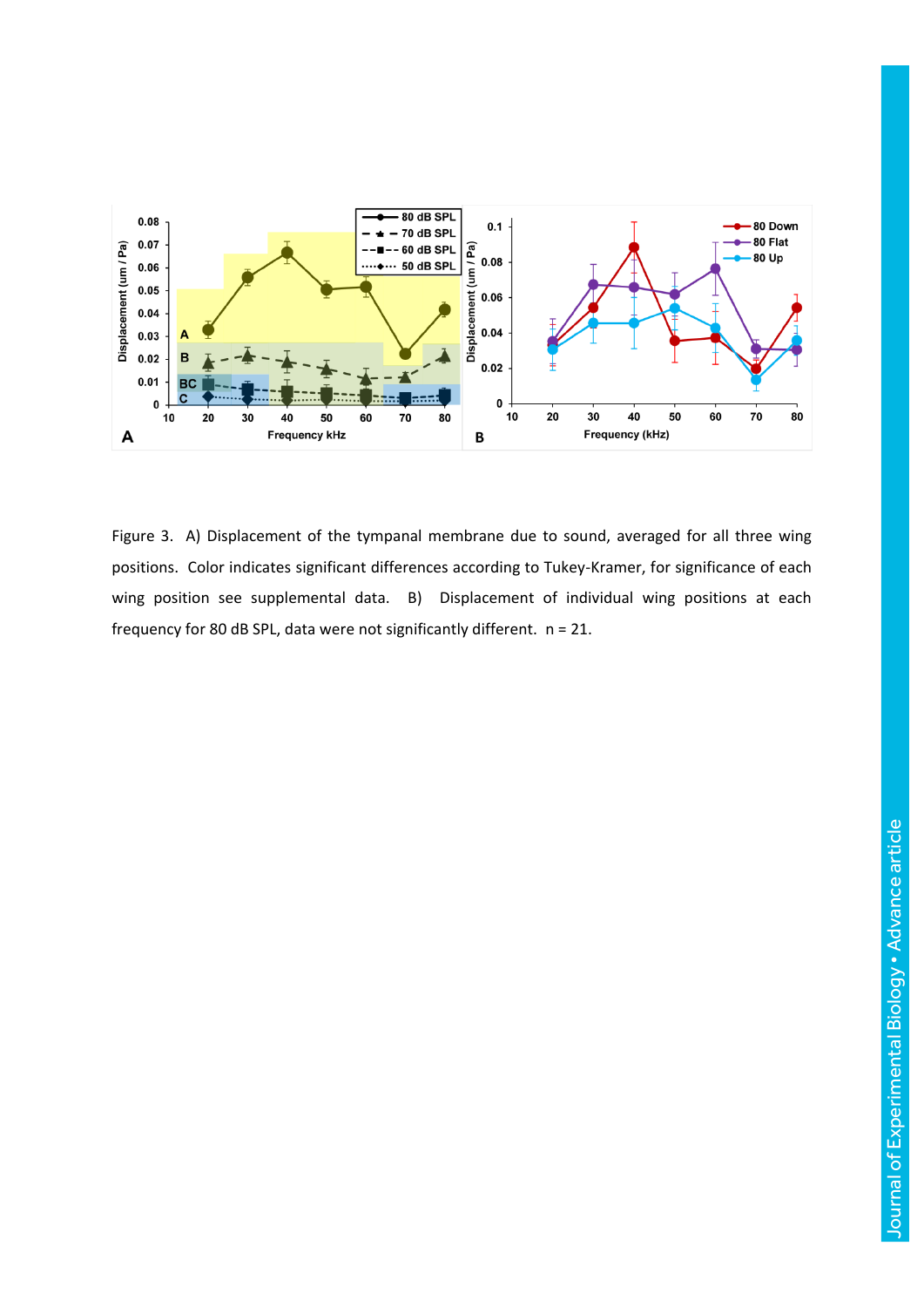